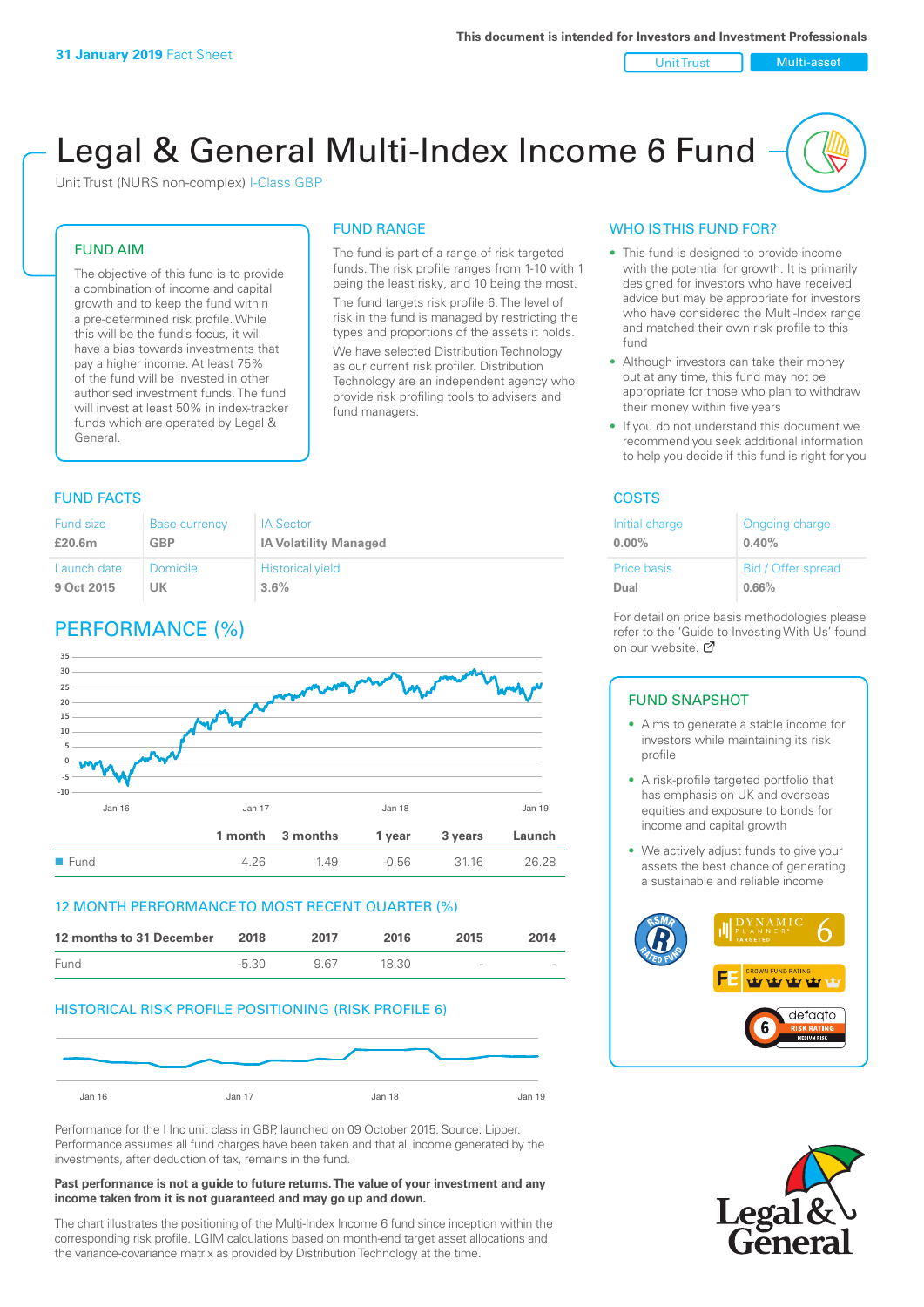# Legal & General Multi-Index Income 6 Fund

Unit Trust (NURS non-complex) I-Class GBP

# PORTFOLIO BREAKDOWN

All data source LGIM unless otherwise stated. Totals may not sum due to rounding.





#### FUND MANAGERS

The fund managers have responsibility for managing the multi-index fund range. They are part of the Multi-Asset Funds (MAF) team in LGIM. This team focuses on designing and managing multi-asset funds that are tailored to match the specific objectives of various client types. The team sits within a wider Asset Allocation team which combines both depth of experience with a broad range of expertise from different fields, including fund management, investment consulting and risk management roles.

# TOP 10 HOLDINGS (%)

| <b>L&amp;G UK Index Trust</b>                                    | 10.6 |
|------------------------------------------------------------------|------|
| iShares UK Dividend UCITS ETF                                    | 10.4 |
| L&G Emerging Markets Government Bond (US\$) Index Fund           | 7.4  |
| L&G Emerging Markets Government Bond (Local Currency) Index Fund | 7.3  |
| <b>L&amp;G US Index Trust</b>                                    | 6.3  |
| L&G High Income Trust                                            | 5.6  |
| L&G Global Emerging Markets Index Fund                           | 5.2  |
| <b>L&amp;G Pacific Index Trust</b>                               | 5.2  |
| L&G European Index Trust                                         | 5.1  |
| <b>L&amp;G UK Property Fund</b>                                  | 4.0  |